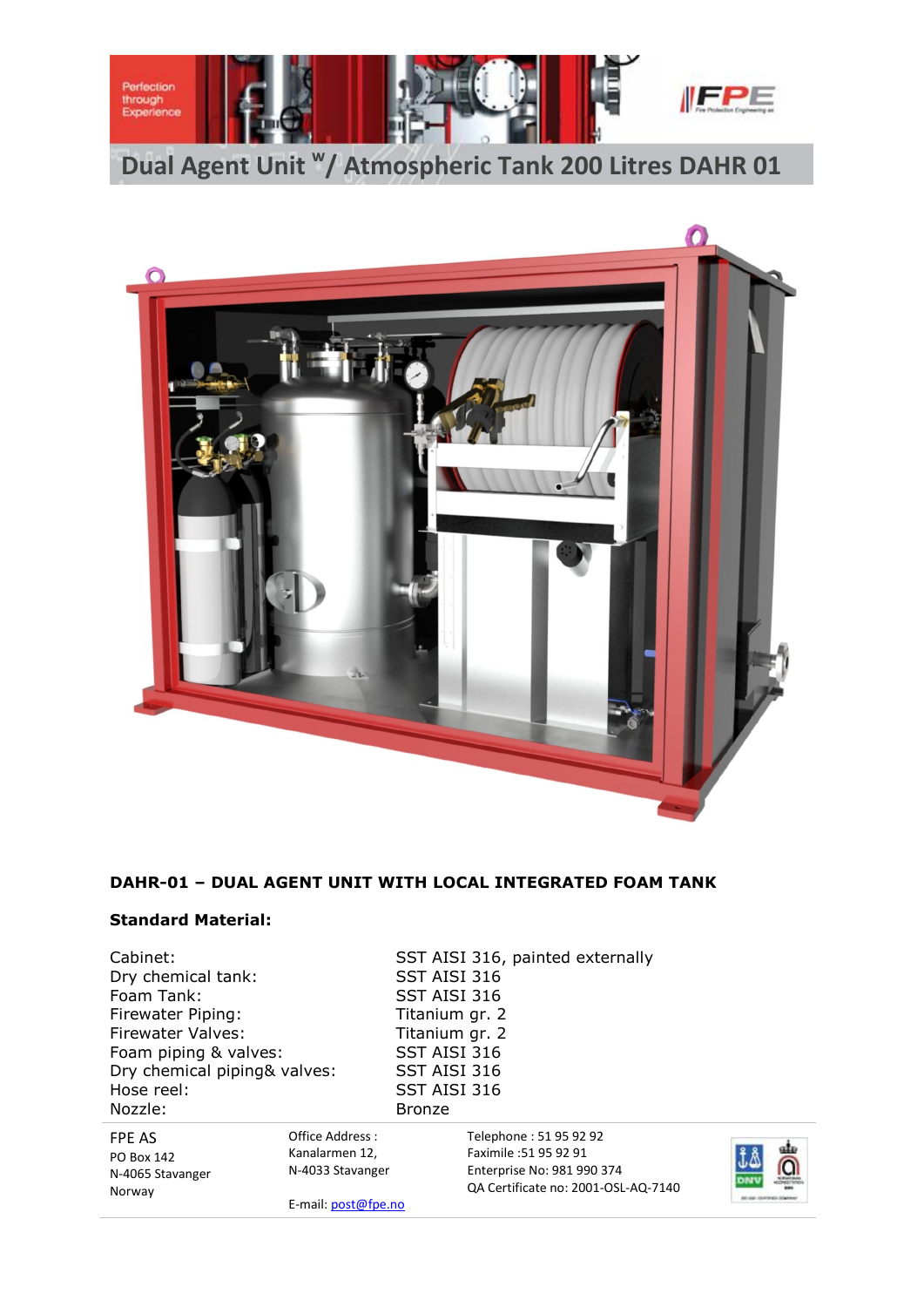

# **Dual Agent Unit <sup>w</sup> / Atmospheric Tank 200 Litres DAHR 01**

Hand Crank: SST AISI 316 Foam Inductor \*: Titanium Foam pipe and valves: SST AISI 316

Hose: Codan 5300 (1") and 5400 (1¼")

\* Foam induction 1% or 3% per project requirements

### **Installation:**

Mount: Bolted to deck

## **Operation:**

Activate dry chemical unit by opening N2 release valve which is pressurizing dry chemical tank.

Open water valve and foam valve. When dry chemical tank is pressurized (after approx. 10 seconds) open dry chemical valve. Pull out hose to required length, and operate dry chemical handle and water/foam handle on nozzle carefully as required. The dry chemical gives a quick knock down of the fire, and the water/AFFF foam mix provides cooling and a sealing surface to prevent re-ignition.

Be aware of the nozzle reaction forces!

### **Options:**

| Water Piping & Valves:                                                      | Aluminium Bronze / Cunifer 90/10<br>Super Duplex Stainless Steel |  |
|-----------------------------------------------------------------------------|------------------------------------------------------------------|--|
| Pressure Indicators:                                                        | Project Preference                                               |  |
| Cabinet:                                                                    | Insulation<br>Heater (Zone 1 Certified)                          |  |
| Max working pressure powder tank:<br>Working pressure hose reel water part: | 18 barg<br>20 Bar                                                |  |
| Test pressure powder tank:                                                  | 33 barg                                                          |  |

Test Pressure hose reel: 30 barg

FPE AS PO Box 142 N-4065 Stavanger Norway

Office Address : Kanalarmen 12, N-4033 Stavanger Telephone : 51 95 92 92 Faximile :51 95 92 91 Enterprise No: 981 990 374 QA Certificate no: 2001-OSL-AQ-7140



E-mail: post@fpe.no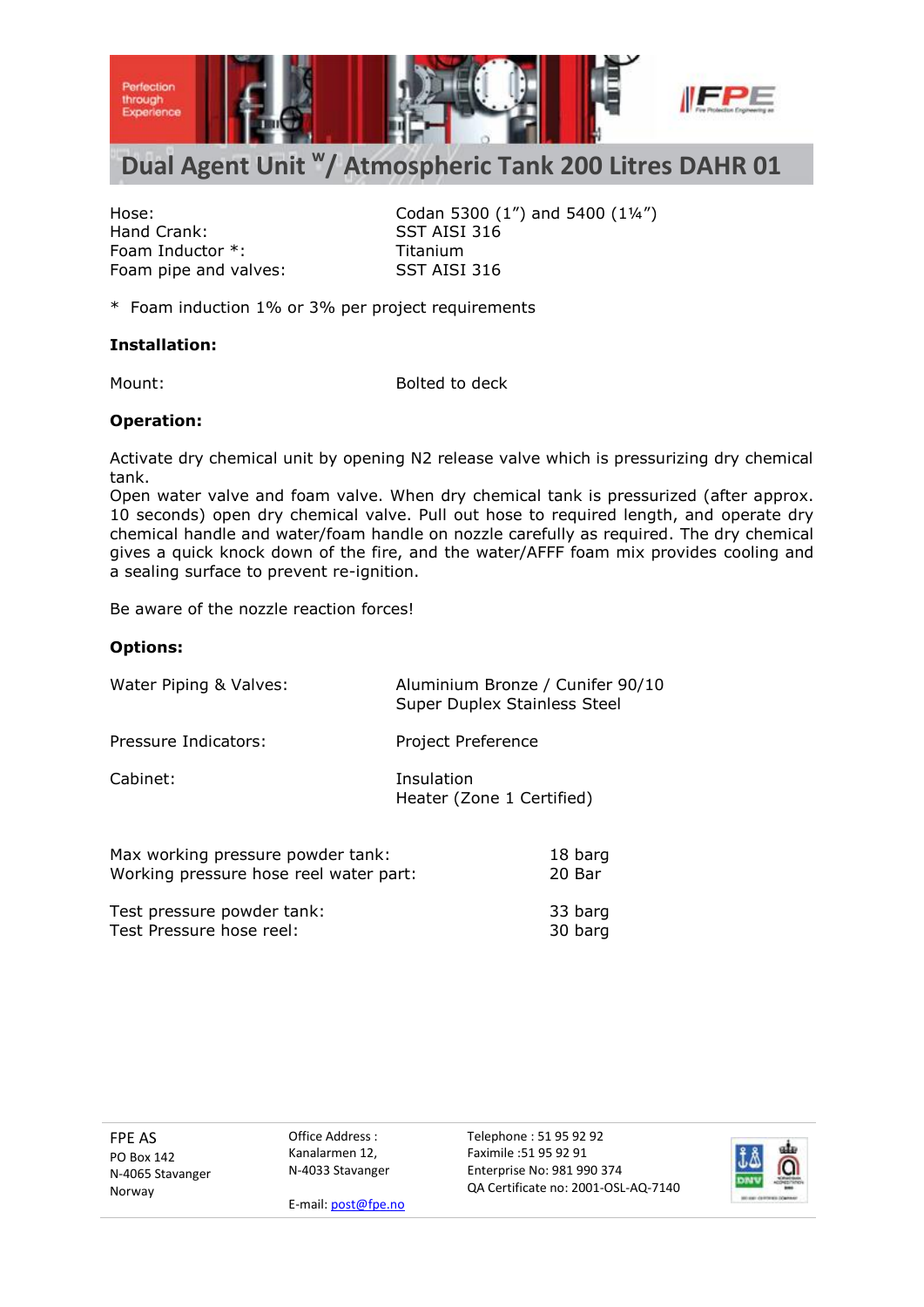

# **Table 1: DAHR 01 Dimension and Weight**

| Description   | Type  | Hose size &       | Cabinet           | Cabinet | Cabinet | Drv    |
|---------------|-------|-------------------|-------------------|---------|---------|--------|
|               |       | length            | Length            | Height  | Depth   | Weight |
|               |       |                   | $, \mathsf{mm}$ ) | (mm)    | (mm)    | (kg)   |
| DA Unit       | DAHR- | $1'' \times 30$ m | 2000              | 1500    | 1200    | 890    |
| w/atmospheric | 01    | (powder)          |                   |         |         |        |
| AFFF tank     |       | 1 1/4" x 30 m     |                   |         |         |        |
|               |       | (premix)          |                   |         |         |        |

\* Weight includes charged N2 cylinders, but not powder, AFFF or seawater.

FPE AS PO Box 142 N-4065 Stavanger Norway

Office Address : Kanalarmen 12, N-4033 Stavanger



E-mail: post@fpe.no

Faximile :51 95 92 91 Enterprise No: 981 990 374 QA Certificate no: 2001-OSL-AQ-7140

Telephone : 51 95 92 92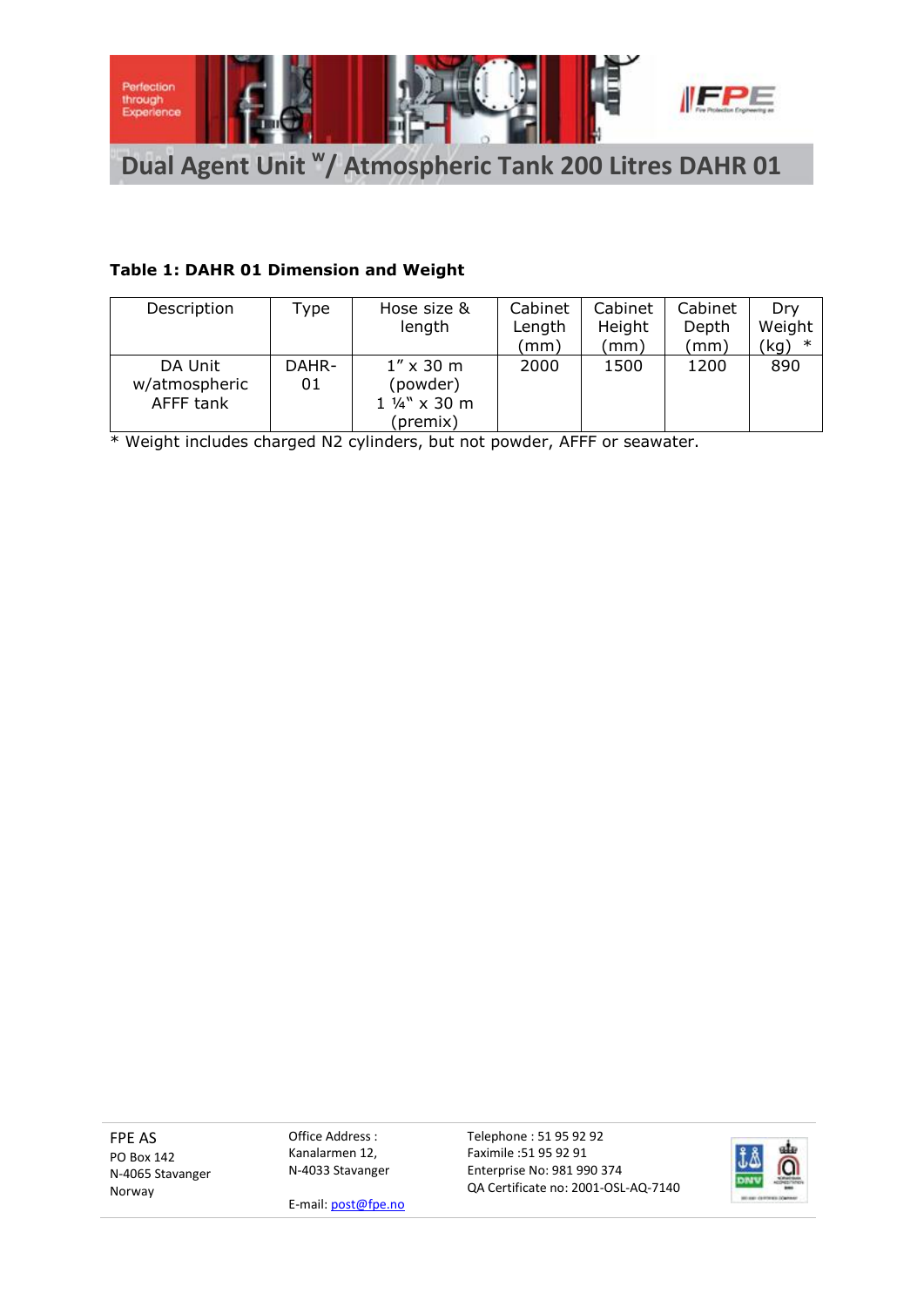

# **System Logic drawing**



OUTLINE OF EQUIPMENT (SCOPE OF SUPPLY)

FPE AS PO Box 142 N-4065 Stavanger Norway

Office Address : Kanalarmen 12, N-4033 Stavanger



E-mail: post@fpe.no

Telephone : 51 95 92 92 Faximile :51 95 92 91 Enterprise No: 981 990 374 QA Certificate no: 2001-OSL-AQ-7140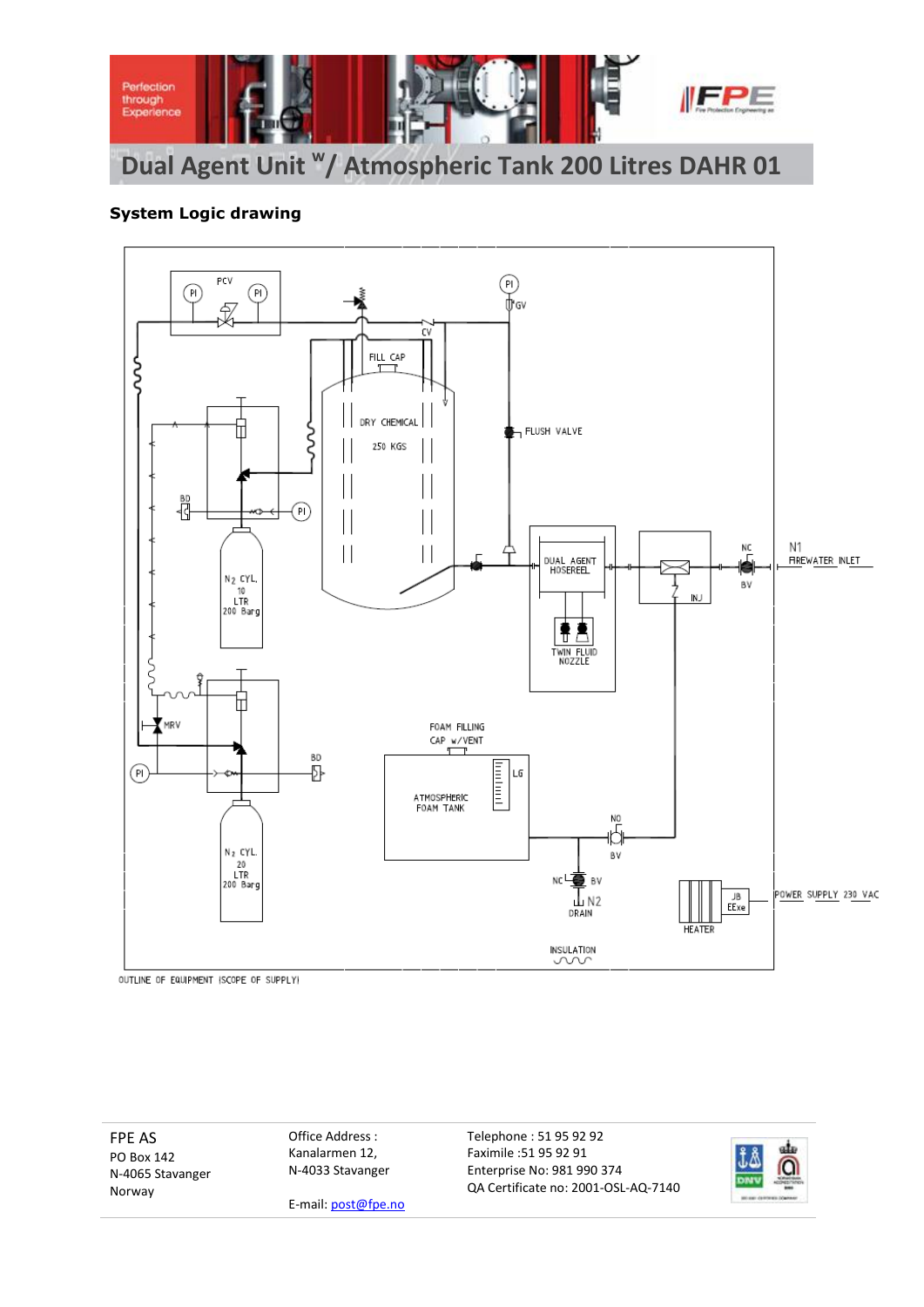

# **Dual Agent Unit <sup>w</sup> / Atmospheric Tank 200 Litres DAHR 01**

Dual Agent Units are manually operated units, discharging dry chemical powder and water/foam, intending to be used by trained firefighting personnel.

These Units are extremely efficient units for protection of areas with a risk of hydrocarbons or alcohol fires, such as helicopter decks and process areas.

The Dual Agent hose reels are supplied with two individual hoses, where one hose is flowing dry chemical and the other is flowing water/foam.

The hoses are connected to a common nozzle, giving individual control of the two agents.

Dual Agent Units are rapidly activated, and they are simple to use.

The dry chemical powder gives a rapid knockdown of large scale fires, while water/foam gives cooling of hot surfaces and sealing of liquid pool fires.

The Dual Agent Units must be installed in the vicinity of the area they are to protect.

### **Technical Description**

FPE has developed a range of Dual Agent Units, installed in heated and insulated stainless steel cabinets.

The standard FPE Dual Agent Unit consists of the following main components:

- Cabinet
- Hose reel
- Dual agent nozzle
- Dry chemical system, with N2 expellant
- Foam system
- Firewater inlet piping

The dual agent unit provides two different fire extinguishing agents:

The hose reel is equipped with two hoses, where one flows a mixture of water and foam, and the other flows dry chemical powder. The hose reel is equipped with a dual agent nozzle that has individual open/shut valves for the two agents, and with a twist-action selection of jet or fog on the water/foam side.

FPE AS PO Box 142 N-4065 Stavanger Norway

Office Address : Kanalarmen 12, N-4033 Stavanger Telephone : 51 95 92 92 Faximile :51 95 92 91 Enterprise No: 981 990 374 QA Certificate no: 2001-OSL-AQ-7140



E-mail: post@fpe.no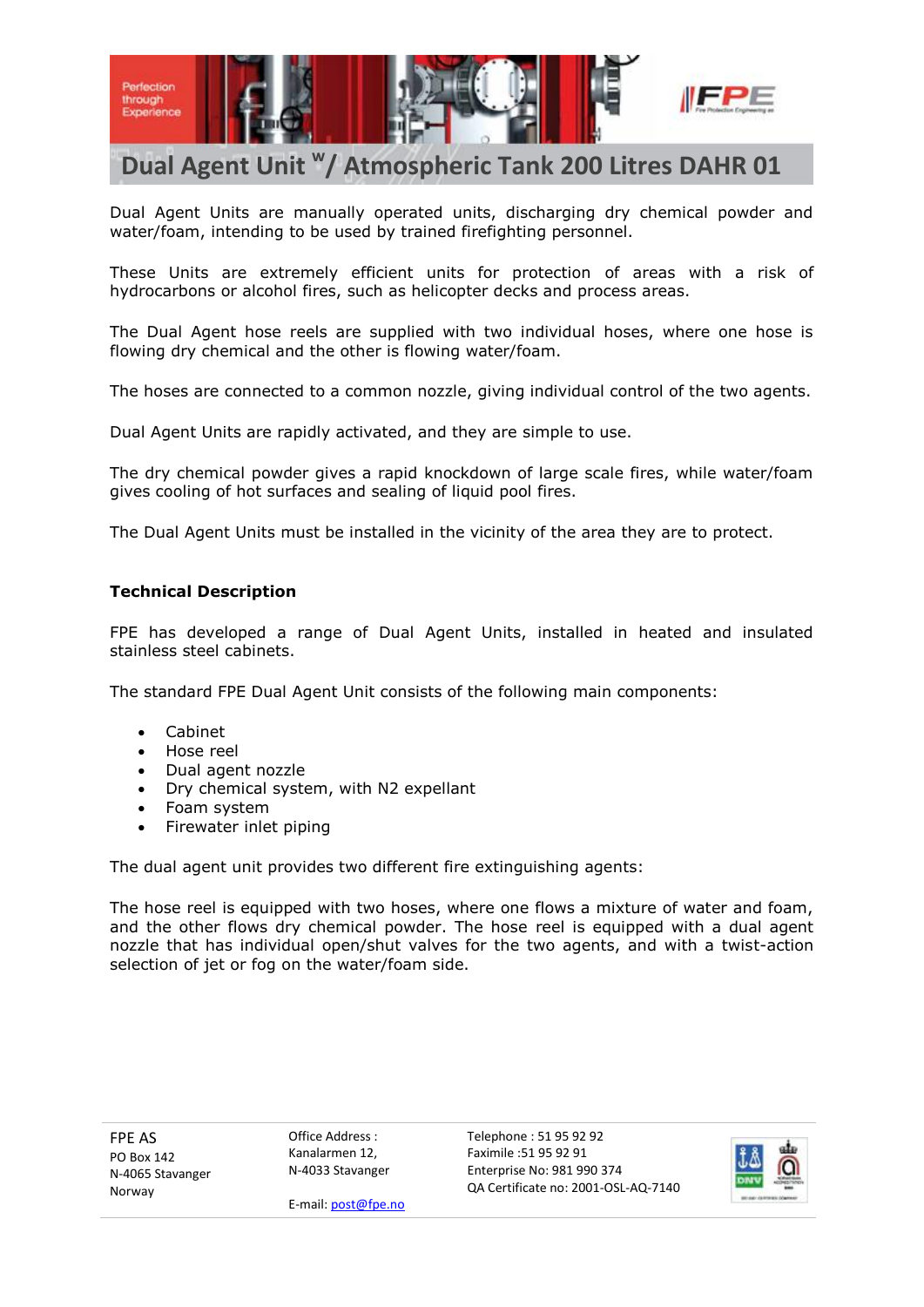

## **DAHR 01Foam System**

The selection of type of foam, and the mixing ratio of foam/water, is based on the standard on the platform. This Unit is made to connect to the platform firewater ring main system via a standard flange connection. The unit has a 32 mm (1 ¼ inch) hose for supply of foam/water as the standard. Foam is provided from a built-in atmospheric foam tank. The correct mixing of foam is achieved through an in-line inductor.

## **Dry Chemical System**

The dry chemical system consists of a storage tank for powder and an N2 expellant gas cylinder. A manual release valve is installed on the N2 cylinder valve. The tank is charged with 250 kg of powder. When the manual release valve is operated, N2 will pressurize the dry chemical system quickly, giving an initial shock of the dry chemical and functioning as an expellant during discharge.

The tank is equipped with a pressure safety valve, a fill cap and a pressure indicator.

The dry chemical inlet to the hose reel is equipped with an isolation ball valve, designed for use with dry powder.

The dry chemical system on all models is identical, and is designed to provide a flow of 2,5 kg powder per second, effective for approx. 100 seconds.

The dry chemical hose on the hose reel is 25 mm (1 inch).

# **Flow Capacity**

The flow for water/foam is given in the table below:

| Model                                     | DAHR01 |  |  |
|-------------------------------------------|--------|--|--|
| Inlet pressure, (Barg)                    | Flow   |  |  |
|                                           | 198    |  |  |
|                                           | 229    |  |  |
| 10                                        | 255    |  |  |
| Flows are given in Liter per Minute (Lpm) |        |  |  |

FPE AS PO Box 142 N-4065 Stavanger Norway

Office Address : Kanalarmen 12, N-4033 Stavanger Telephone : 51 95 92 92 Faximile :51 95 92 91 Enterprise No: 981 990 374 QA Certificate no: 2001-OSL-AQ-7140



E-mail: post@fpe.no